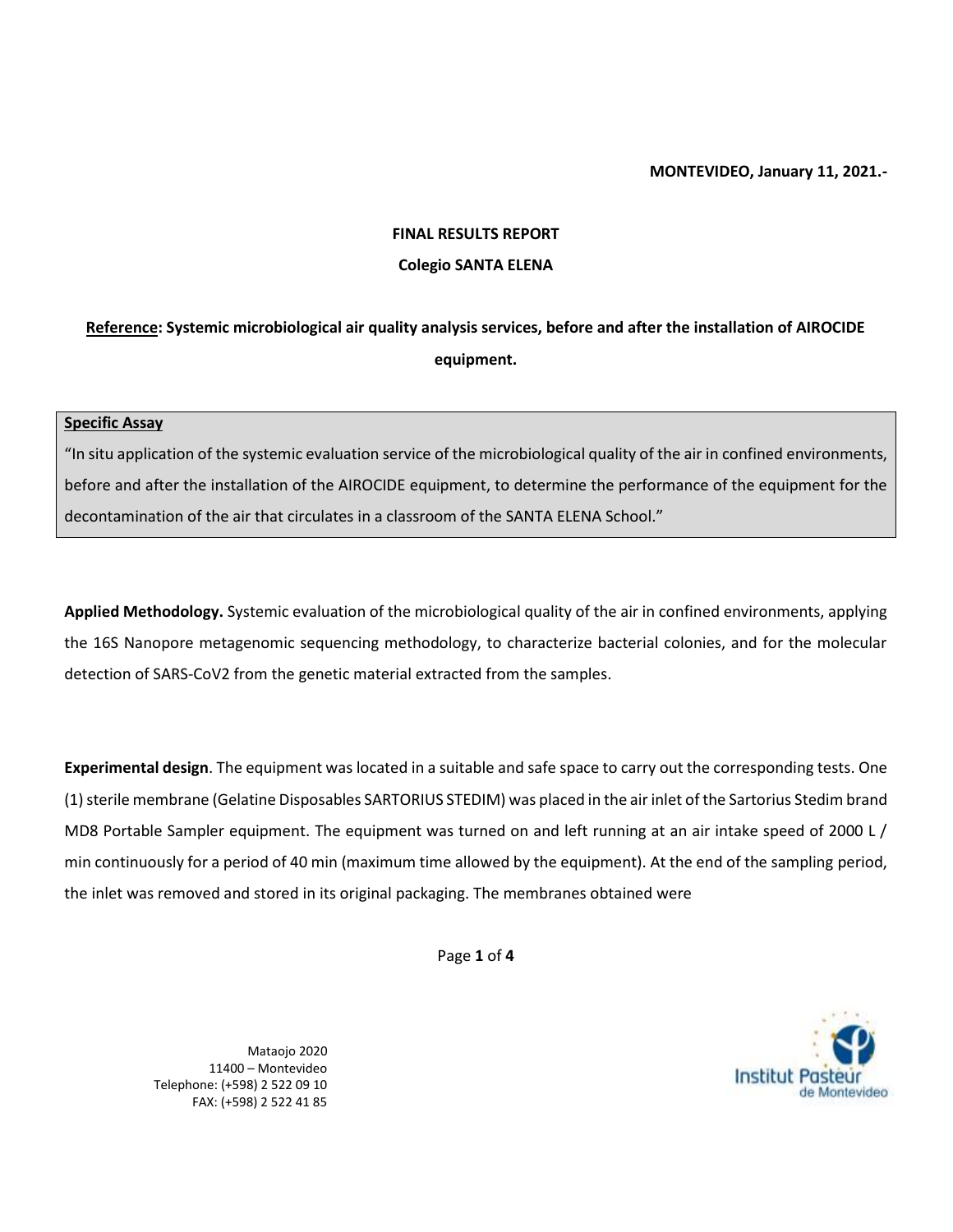processed individually to purify the genetic material from the microorganisms adhered to its surface, to be detected later using the molecular techniques mentioned in the methodology.

## **RESULTS OF THE COLEGIO SANTA ELENA**

**Address**: Colegio SANTA ELENA, campus BUCEO, Rivera 4212 near Comercio, 11,400, Montevideo.

Description of the Area: 134 M<sup>3</sup>, WITH VENTILATION. One (1) AIROCIDE equipment (Model HD1200 with a capacity of up to 150 M3) was installed on one of the walls of the room.

## **Important notes**:

- The room has a SPLIT-type AIR CONDITIONING equipment which was kept running at 24°C during all the sampling.
- The room has "Horizontal Pivoting" type windows on two of its sides. The windows to the outside were kept closed and those to the interior corridor were kept open.

**Maximum capacity of people admitted in the room**: between 20 to 25 students aged 6 years, plus 1-2 teachers.

**Experimental design**: 4 (four) samples were taken in total, under two different conditions:

with AIROCIDE equipment off and with AIROCIDE equipment on, and in the presence and absence of people.

Sample 1: Empty classroom with AIROCIDE equipment turned off.

Sample 2: Occupied classroom, with AIROCIDE equipment turned off.

Sample 3: Empty classroom, with AIROCIDE equipment on.

Sample 4: Occupied classroom, with AIROCIDE equipment turned on.

Page **2** of **4**

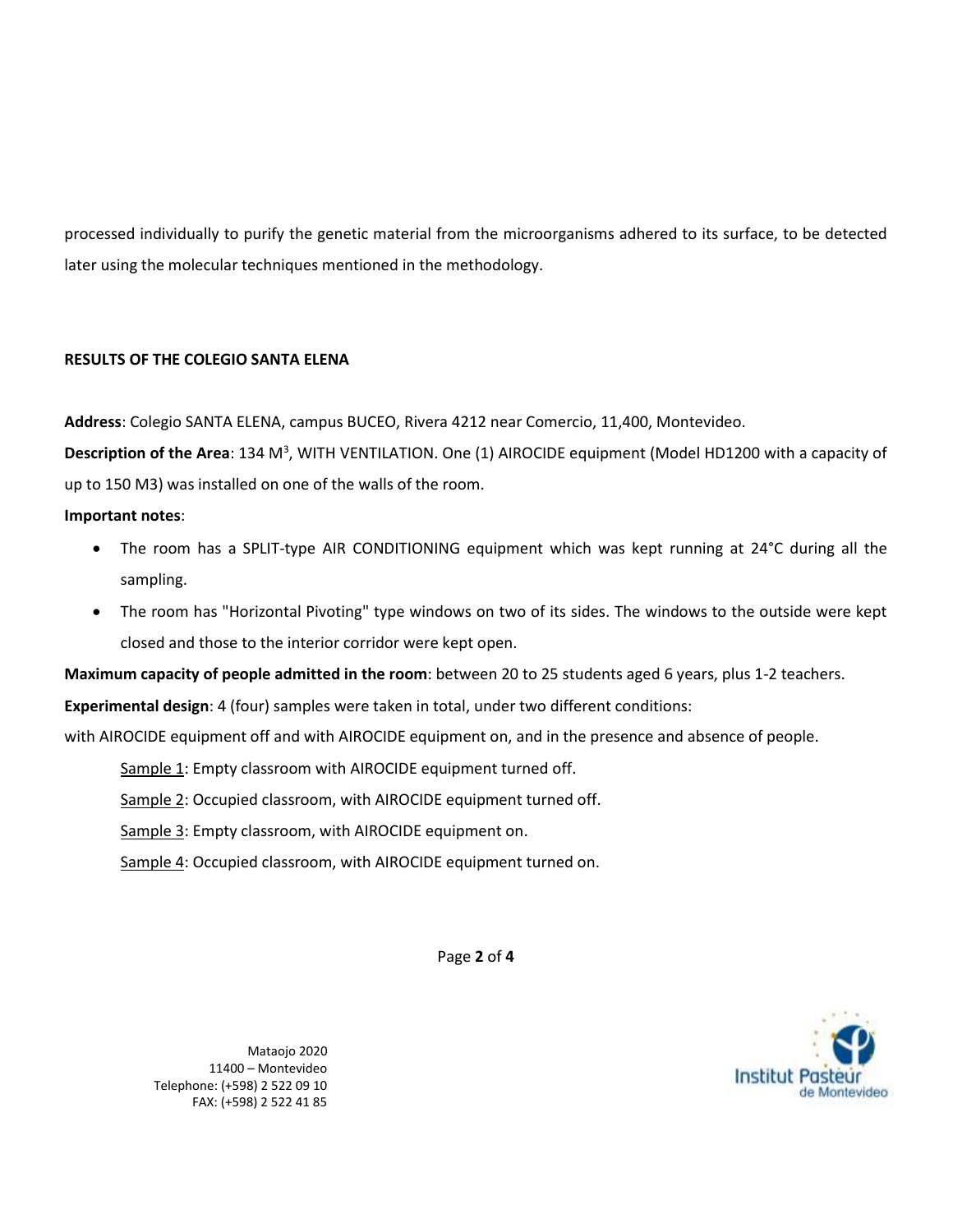| <b>SAMPLE</b>  | DATE AND            | AEROCIDE          | <b>OCCUPATION OF</b> | SARS-CoV-2      | Genomic                  |
|----------------|---------------------|-------------------|----------------------|-----------------|--------------------------|
|                | <b>TIME</b>         | <b>EQUIPMENT</b>  | <b>THE AREA</b>      | Molecular       | <b>Identification Of</b> |
|                | (Start of sampling) | STATUS.           | $(\%)$               | Detection       | <b>Bacteria</b>          |
| M1             | 12/1/2020           | <b>TURNED OFF</b> | 0                    | <b>NEGATIVE</b> | <b>DETECTABLE</b>        |
|                | 8 AM                |                   |                      |                 | <b>Bacterial DNA</b>     |
| M <sub>2</sub> | 12/1/2020           | <b>TURNED OFF</b> | 100                  | <b>NEGATIVE</b> | <b>DETECTABLE</b>        |
|                | 4 PM                |                   |                      |                 | <b>Bacterial DNA</b>     |
| M <sub>3</sub> | 12/8/2020           | <b>TURNED ON</b>  | 0                    | <b>NEGATIVE</b> | <b>DETECTABLE</b>        |
|                | 8 AM                |                   |                      |                 | <b>Bacterial DNA</b>     |
| M4             | 12/8/2020           | <b>TURNED ON</b>  | 100                  | <b>NEGATIVE</b> | <b>DETECTABLE</b>        |
|                | 4 PM                |                   |                      |                 | <b>Bacterial DNA</b>     |

Characterization of bacterial colonies by 16S metagenomics:

- When comparing the samples with the AIROCIDE equipment turned off (M1 and M2), a 47% increase was observed in the amount of bacterial genetic material present in sample M2 (in the presence of children) compared to sample M1 (in the absence of children).
- When comparing the samples with the AIROCIDE equipment switched on (M3 and M4), no significant differences were observed in the amount of bacterial genetic material or in the diversity of bacterial species found.
- When comparing the samples taken with the equipment turned off (M1 and M2), with the samples taken with the equipment turned on (M3 and M4), a significant decrease in the amount of bacterial genetic material was observed when the equipment was turned on. On average, the amount of bacterial genetic material was reduced by 66% in samples taken while the AIROCIDE equipment was on.
- Regarding the diversity of bacterial species, an average of 25 bacterial species were detected when the AIROCIDE equipment was off, and an average of 5 species when the AIROCIDE equipment was on. Some of the bacterial species that were not detectable in the samples taken when the AIROCIDE equipment was turned on (and that were present in the samples taken when the AIROCIDE equipment was

Page **3** of **4**